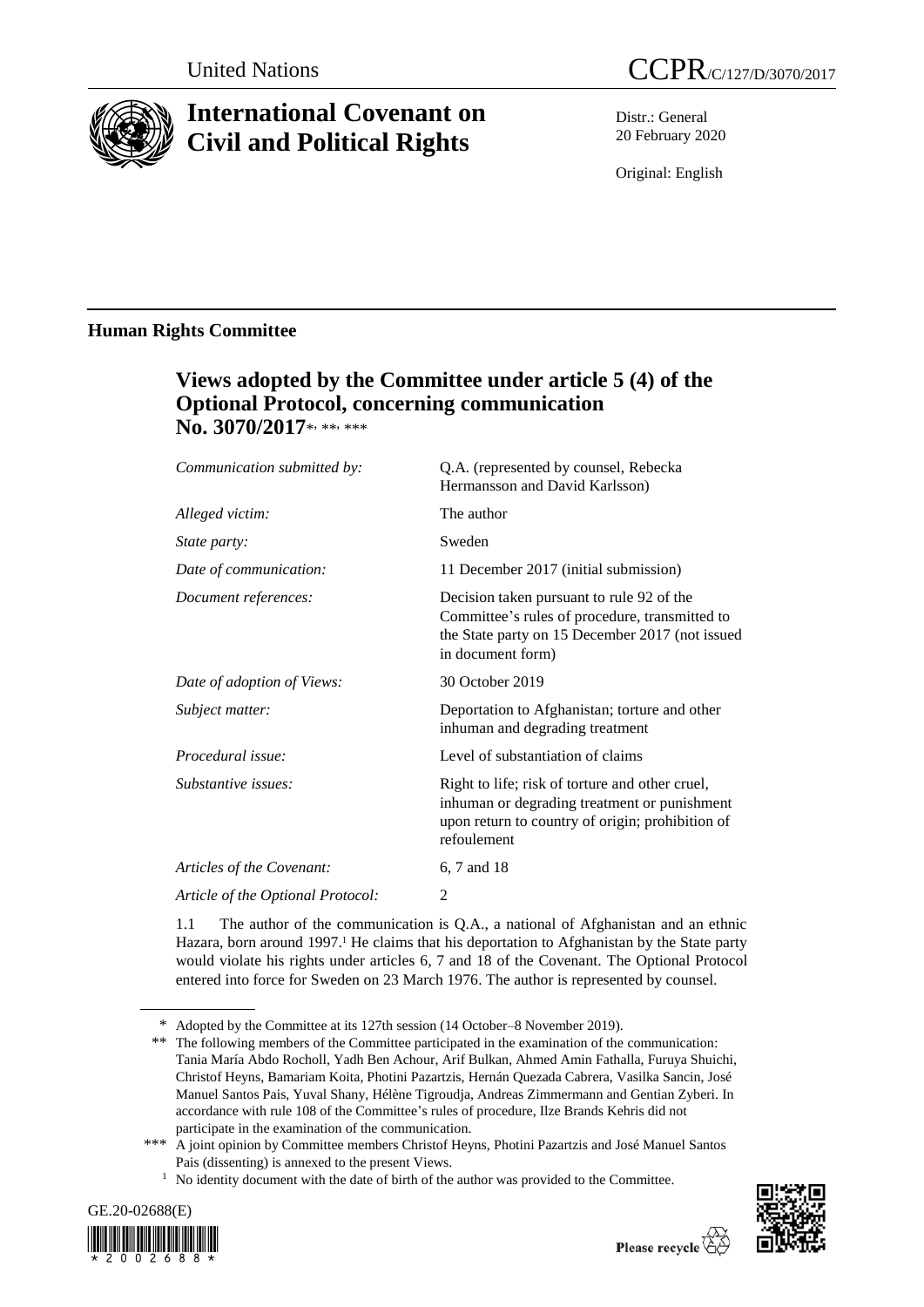1.2 On 12 December 2017, pursuant to rule 92 of its rules of procedure (now rule 94), 2 the Committee, acting through its Special Rapporteur on new communications and interim measures, requested the State party to refrain from deporting the author to Afghanistan while his case was under consideration by the Committee.

#### **Factual background**

2.1 The author was 5 years of age when he fled from Afghanistan to the Islamic Republic of Iran with his family in 2003 or 2004, because of the conflict between forces of the United States of America and the Taliban.<sup>3</sup> The author, his mother and his siblings fled the Islamic Republic of Iran in 2015, because his father was forced to leave to fight in the Syrian Arab Republic. The author became separated from his other family members in Turkey.<sup>4</sup> He mentions that he came to Sweden at the age of 17, in September 2015.

2.2 The author is an atheist. He grew up as a Shi'a Muslim, but, after he came to Sweden, he stopped practising the religion. The author asserts that, during his journey to Sweden, he witnessed people suffering and dying, which made him doubt the existence of God. He came to think that his religious dogmas were not trustworthy – and even harmful – because of the wars and conflicts in Muslim countries and between different sects of Islam, including the persecution of religious minority groups. He was also frustrated by the fact that people killed themselves in the name of religion and Islam. While living in Europe, his doubts were further nurtured by his experience of a new way of life and the conversations he had with other people in Sweden. He no longer shows any interest in religion and takes part in many activities that are considered to be forbidden in Islam, including drinking alcohol and smoking. The author's rejection of Islam is widely known among his friends, teachers and acquaintances. It even spread in news articles and social media.<sup>5</sup> Although he made a few visits to Christian gatherings in Sweden, he thought that the Christian faith was not for him and came to the conclusion that he belonged to no religion, given that all religions were more or less the same.<sup>6</sup>

2.3 On 30 September 2015, the author applied for asylum in Sweden. The Migration Board of Sweden rejected his application and in its decision of 5 July 2016 ordered his expulsion to Afghanistan.<sup>7</sup> The author appealed the decision to the Migration Court, which rejected the appeal on 27 February 2017. On 18 April 2017, the Migration Court of Appeal refused leave to appeal, and the decision to expel the author to Afghanistan became final and non-appealable.

2.4 On 12 June 2017, the author was registered by the Migration Board as having absconded.<sup>8</sup> On 16 June, the Migration Board therefore decided to refer the case to the police for enforcement of the expulsion order. The author was subsequently found by the police in connection with the investigation of a minor theft. On 7 July, the police took the author into custody to enforce the expulsion order, given that there was reason to assume

<sup>&</sup>lt;sup>2</sup> This is the rule under the Committee's former rules of procedure (CCPR/C/3/Rev.10). The equivalent provision under the current rules of procedure (CCPR/C/3/Rev.11) is rule 94.

<sup>&</sup>lt;sup>3</sup> The author also alleges that his father was threatened by the Taliban and by the district governor, who wanted his land. Although he claims that he lived in the Islamic Republic of Iran after he fled from Afghanistan, it seems that he is neither an Iranian citizen nor is he entitled to live there.

<sup>4</sup> The author alleges that his family travelled on a different boat. The boat sank, and they drowned at sea.

<sup>5</sup> A copy of the Swedish news story featuring the author is on file with the Committee.

<sup>6</sup> The author asserts that he believes the best religion is "humanism" and that he wants to change his name because of its reference to Arab culture and Islam.

<sup>7</sup> The Migration Agency found that the author's account of the threats against his father were vague in nature and lacking in detail, after the examination of his asylum application and interviews conducted with the author. In their view, the author was not able to explain why the threats against his father would have a bearing on the author, in particular after such a long time. The author was not able to give a detailed account of the people who wished to harm him or why he risked being subjected to harm upon his return.

<sup>8</sup> This is because the author failed to attend a meeting with the Migration Agency, and it was impossible to contact him, given that he had left his last known address without leaving a forwarding address.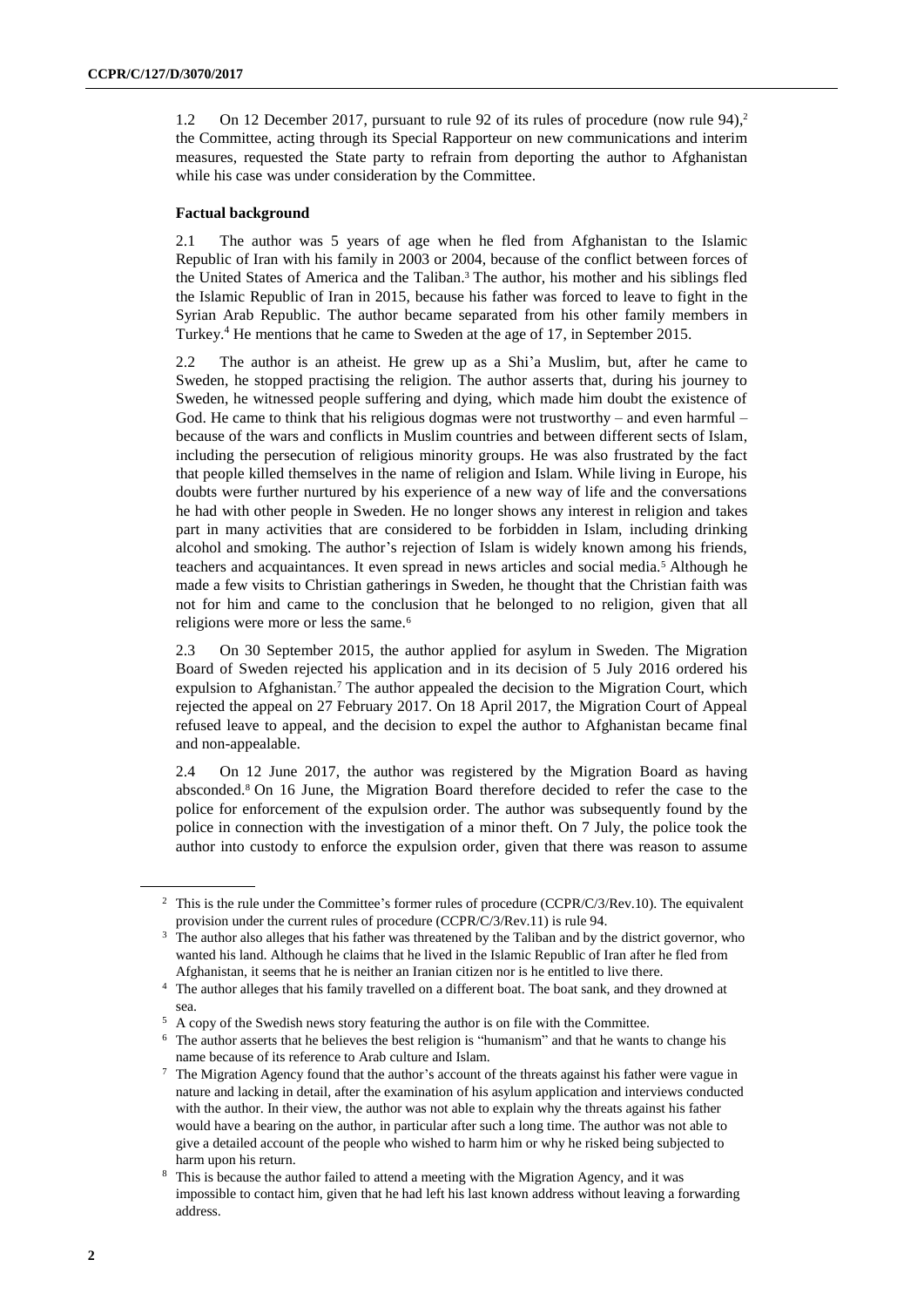that he would go into hiding.<sup>9</sup> He appealed the detention decision to the Migration Court of Appeal, which rejected the appeal on 19 July, because there were still grounds for detention.<sup>10</sup>

2.5 On 20 August 2017, the author applied for a temporary residence permit under chapter 12, section 18, of the Aliens Act and re-examination of his asylum claim under chapter 12, section 19, thereof, in the light of "new circumstances", citing impediments to the enforcement of the expulsion order.<sup>11</sup> The author alleged that his mental and physical health had worsened <sup>12</sup> and that he had no religious affiliation, network or support in Afghanistan, in addition to his belonging to the Hazara ethnic minority group, which is subject to discrimination and violence in Afghanistan. He also submitted that the security situation in Afghanistan was seriously worsening.

2.6 In its decision of 21 August 2017, the Migration Board decided not to grant the author a residence permit under chapter 12, section 18, of the Aliens Act and also decided not to re-examine the issue of a residence permit under chapter 12, section 19, thereof.<sup>13</sup> The Migration Board considered that there were no new circumstances which might be presumed to constitute such permanent impediments to enforcement as referred to in chapter 12 of the Aliens Act. The decision was concluded without a hearing of the author in person on the matter of his religious beliefs.

2.7 On 22 August 2017, the author appealed the decision to the Migration Court, emphasizing that he was an atheist. He claimed that he came to believe in no religion, as the result of a gradual process while he lived in Sweden, and that a return to Afghanistan would

<sup>&</sup>lt;sup>9</sup> The author did not wish to cooperate with facilitating a return to his country of origin.

<sup>&</sup>lt;sup>10</sup> The author notes that, during his custody in the deportation centre, the staff feared that he would commit suicide, given that he had previously attempted to do so. According to the State party, on 7 and 8 July 2017, a "suicide screening" of the author took place, followed by a dialogue regarding the need for extra supervision on 23 July. The author alleges that, although he was put in a solitary cell in the beginning of the term of custody, he was placed with other deportees after the meeting with a psychologist and prescribed medicine.

<sup>&</sup>lt;sup>11</sup> Chapter 12, sections 18 and 19, of the Aliens Act, which entered into force on 31 March 2006. According to the Act, even when an expulsion order becomes final, if there are "new circumstances" that can be assumed to constitute an impediment to enforcement under chapter 12, sections 1, 2 or 3, of the Act, the Migration Agency may grant a temporary residence permit and order a stay of enforcement (chap. 12, sect. 18, of the Act). In addition, the matter of a residence permit may be reexamined at the enforcement stage if an alien submits "new circumstances" that can be assumed to constitute a lasting impediment to enforcement, as referred to in chapter 12, sections 1, 2 or 3, of the Aliens Act, namely, that there is a risk of the death penalty, torture or persecution (chap. 12, sect. 19, of the Aliens Act). A re-examination requires that the alien could not previously have cited those circumstances or that the alien shows a valid excuse for not having done so (chap. 12, sect. 19, of the Aliens Act).

<sup>&</sup>lt;sup>12</sup> In his request to stay the enforcement of the order, the author alleged that he had difficulty sleeping and resting and was suffering from severe anxiety and depression. He received prescription medicine for treating depression on several occasions. He also alleges that he has problems with his liver but does not specify the nature or seriousness of those problems.

<sup>&</sup>lt;sup>13</sup> The Migration Agency found that the author's mental health and psychological diagnosis was not serious to a level to constitute the impediment of the enforcement of the expulsion order. The Agency noted that there was nothing to indicate that his suicidal ideation was based on severe mental illhealth, given that no medical certificates concerning his mental health had been submitted. It noted that the author's suicidal ideation appeared rather to be an expression of disappointment or desperation in connection with the enforcement of the expulsion order, therefore it could not constitute grounds for granting him a residence permit. As for the author's ethnicity, religious affiliation and lack of a network in Afghanistan, the Agency found that those elements had been examined by the migration authorities and were not new circumstances constituting an impediment to enforcement within the meaning of chapter 12, sections 1, 2 or 3, of the Aliens Act. The Agency also noted that the general security situation in Afghanistan had not changed since the expulsion order had become final and non-appealable in such a way that anyone who was expelled to the country would risk being subjected to indiscriminate violence or that the security situation in itself constituted an impediment to enforcement under chapter 12, sections 1, 2 or 3, of the Aliens Act.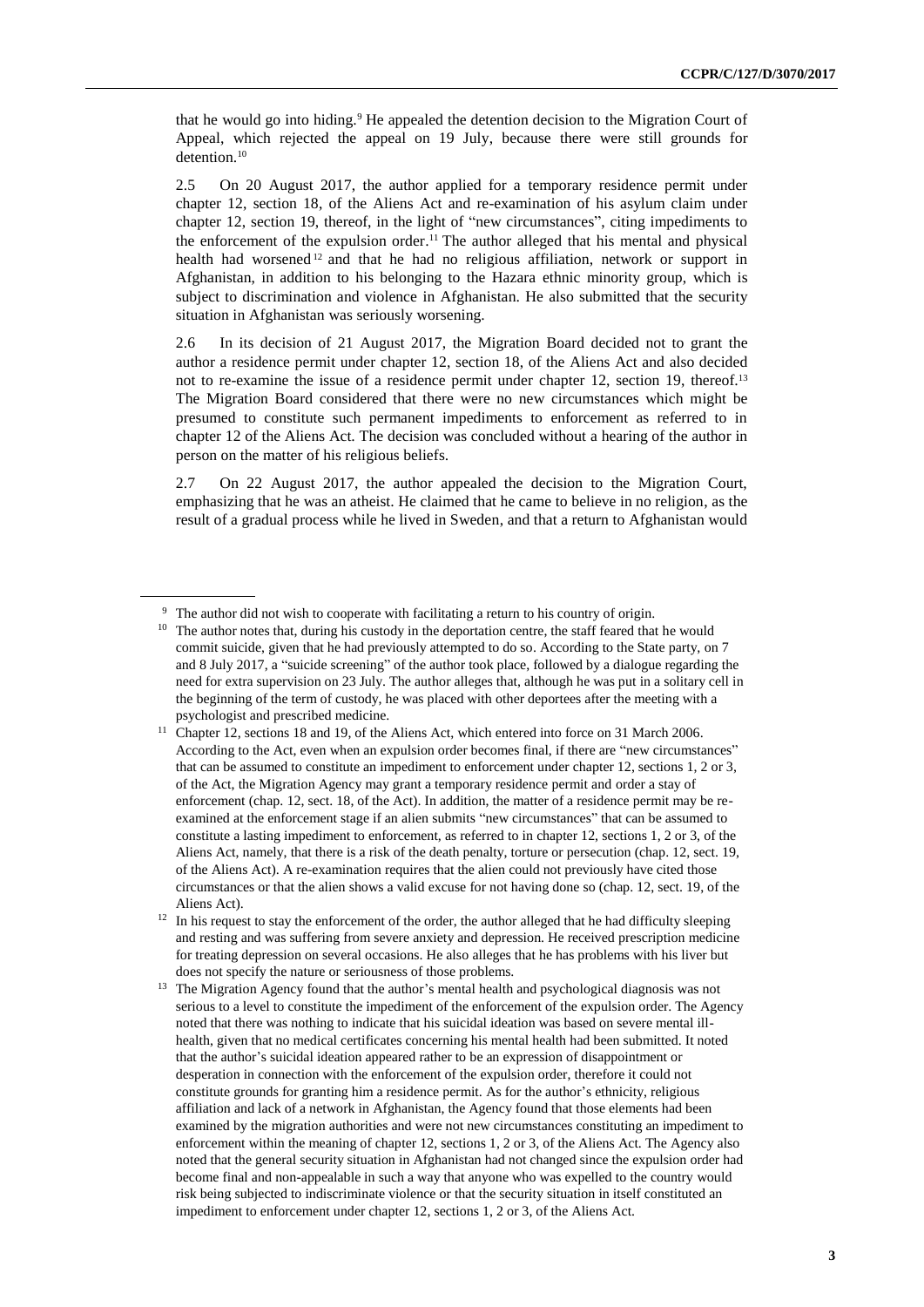place him in mortal danger. In support of his claim, the author submitted testimonials from a board member of Humanists Stockholm and a founder of the Ex-Muslims of Sweden.<sup>14</sup>

2.8 On 29 September 2017, the Migration Court rejected the author's appeal, after examining whether the conditions to grant the author a re-examination under chapter 12, section 19, of the Aliens Act had been fulfilled, without a trial or a hearing. As for the security situation in Afghanistan and the author's belonging to the Hazara ethnic group, the Court noted that, in the decision resulting in the author's final and non-appealable expulsion order, it had previously concluded that the author's grounds for protection should not be based on the situation in only a specific part of Afghanistan and that his belonging to the Hazara ethnic group alone could not be considered to mean that he risked persecution in any area in Afghanistan. The Court noted that his claims regarding the prevailing security situation in the country would in part constitute new circumstances relative to the previous examination. However, it concluded that the general situation in Afghanistan as a whole, and the situation of the Hazara, did not in themselves constitute grounds for a residence permit.

2.9 The Court noted that the fact that the author was an atheist was a new claim and that, according to available country information, if a person plausibly demonstrated that he or she had left Islam, the person would normally be deemed to be in need of protection. It considered that the decisive factor was whether the author's standpoint was based on genuine conviction. The Court noted that the reasoning that the author had presented concerning his rejection of Islam was general in nature and did not express a deeper personal conviction. The letters furnished in support of the author's claims were in large part based on his own claims. In addition, the Court found it strange that, even given the fact that the author's attitude to religion had changed gradually since he arrived in Europe, those circumstances were only presented after the expulsion order had become final and non-appealable. <sup>15</sup> In the light of those findings, the Court considered that the author's assertion that he genuinely held the views of an atheist was not sufficiently reliable to meet the standard of proof. Against that background,<sup>16</sup> the Court considered that the claim that the author was an atheist did not constitute new circumstances that could be assumed to constitute a lasting impediment to enforcement within the meaning of chapter 12, sections 1, 2 or 3, of the Aliens Act. The Court therefore found that there was no basis for granting a re-examination of the author's application under the Aliens Act.

2.10 The author appealed the decision to the Migration Court of Appeal, which refused leave to appeal on 21 November 2017.

2.11 In the interim, in a letter dated 18 October 2017, the author wrote to the Embassy of Afghanistan to Sweden, in Stockholm, explaining his situation, namely, that he had left Islam and feared for his safety, to see if they would help him. He received no reply from the Embassy.<sup>17</sup>

2.12 The author appeared in many Swedish national, local and online media for renouncing Islam. According to one article, the State party tried to deport the author without success, due to a massive protest by several hundred protestors outside of the deportation centre in Märsta, Sweden.

<sup>&</sup>lt;sup>14</sup> The copies of the letter from the board member of Humanists Stockholm, dated 9 September 2017, and the letter from a founder of Ex-Muslims of Sweden, dated 15 September 2017, are on file with the Committee.

<sup>&</sup>lt;sup>15</sup> The Court also noted that the author, during the asylum investigation, did not mention anything about his doubts as to his Muslim faith. According to the author, it is because he did not know the great significance of his beliefs as being grounds for protection and, at the time of the initial application for residence permit, his thoughts were not clear and he was still in a process of questioning and exploring.

<sup>&</sup>lt;sup>16</sup> The Court did not take into consideration the deterioration of the author's mental and physical health status, because it considered that those matters were not directly linked to the need for protection with respect to the country of origin and therefore fell outside the scope of its examination.

<sup>&</sup>lt;sup>17</sup> The author claims that he is afraid that information has fallen into the wrong hands and that he is at risk of reprisals at the airport in Kabul, given that the information might end up in the hands of government officials in Afghanistan.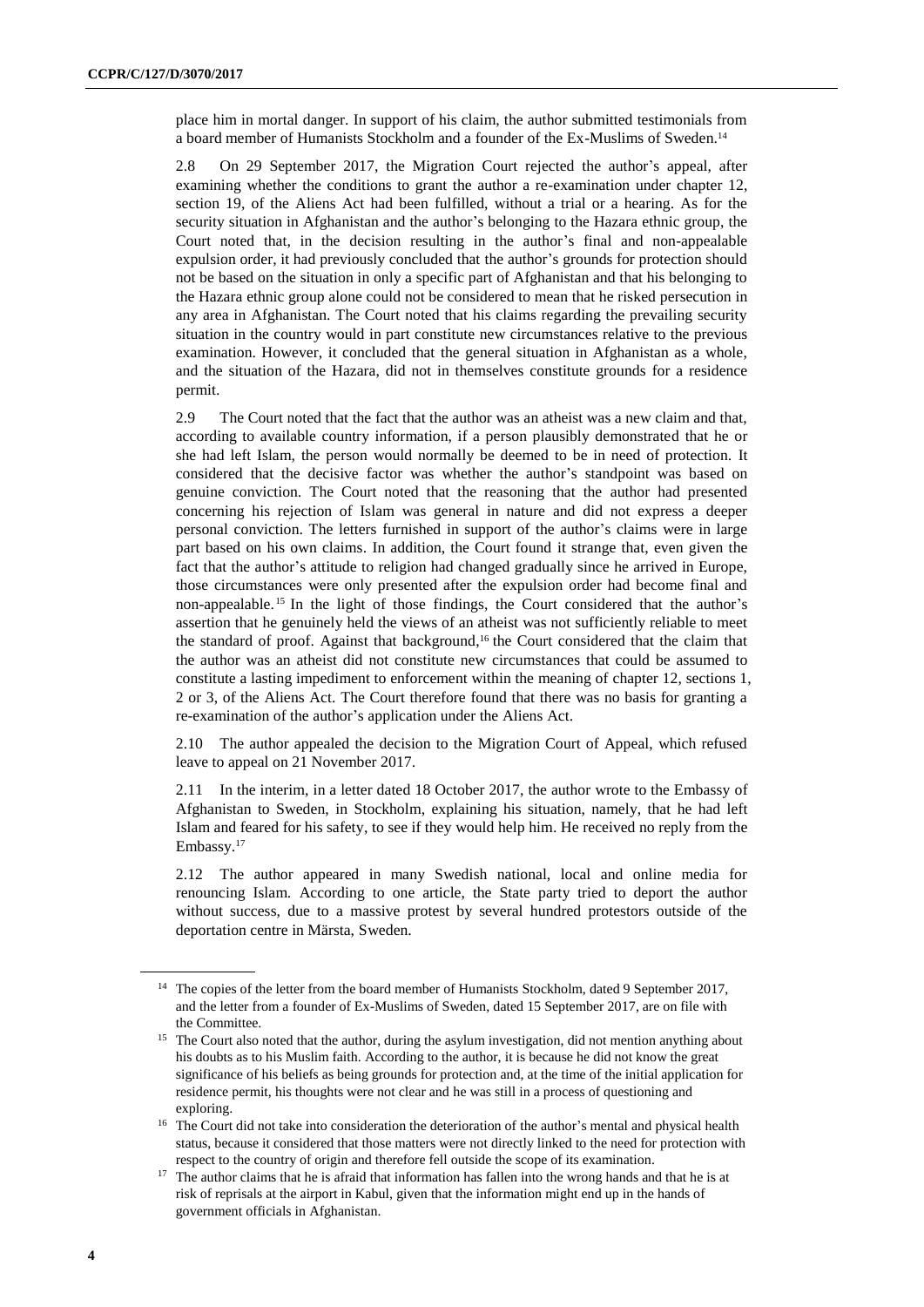#### **The complaint**

3.1 The author submits that his deportation to Afghanistan would constitute a violation of articles 6 and 7 of the Covenant. <sup>18</sup> He alleges that there is a real and substantial risk that he would be subjected to irreparable harm or even death if forcibly returned to Afghanistan, given that he left Islam and would be seen as an apostate in Afghanistan, which is punishable by death according to Afghan law.<sup>19</sup> The author claims that, in Afghanistan, characterized by a strong Islamic regime, reflection on or criticism of Islam is not tolerated. Islamic beliefs and practices are utterly pervasive throughout Afghanistan, and strict punishments under sharia law for apostasy are part of State law. People who leave Islam are also at great risk of persecution, threats, violence and torture.<sup>20</sup>

3.2 The author claims that it is very difficult for ex-Muslims to hide their lack of faith within conservative Muslim communities, given that the practice of that faith involves visible rituals, such as praying and fasting, and abstaining from practices that are forbidden in Islam. That would lead to the author either being forced to practise the religion in order to pretend to be a Muslim, which he has said he would not  $d_0$ , or suffering the consequences of being regarded as an apostate, which would provoke strong reactions from the conservative Muslim communities and authorities, which would very likely threaten his life.

3.3 Furthermore, the author claims that, upon return to Afghanistan, young adults who have lived outside of Afghanistan would face the risk of cruel, inhumane or otherwise degrading treatment as defined in international standards.<sup>22</sup> The author, who grew up in the Islamic Republic of Iran after he left Afghanistan when he was a small child, has no network in Afghanistan nor knowledge of the country. He speaks mainly Persian, which means that he would be regarded as an outcast in Afghan society.<sup>23</sup> In addition, he is also an ethnic Hazara and has been "Westernized" in Sweden. If returned to Afghanistan, therefore, he would be in a vulnerable position, with a high risk of persecution, threats, violence and torture, as well as face discrimination, such as the impossibility of obtaining a job and lack of access to acceptable housing, social services or health care.

3.4 The author alleges that his case was not taken seriously by the Swedish migration authorities, which rejected his asylum application and appeal without a hearing on his atheism. The author alleges that his case should have been decided only with oral hearings, given that the asylum claims of converts to Christianity have been reconsidered in many cases with hearings, and there is no difference between atheists and Christian converts with regard to the danger they may face in Afghanistan. There is no equivalent certificate for an atheist as there is for a Christian convert, so the testimonies he submitted from

<sup>&</sup>lt;sup>18</sup> Although the author also alleges the risk of violation of his rights under article 18 of the Covenant, it is not clear from the author's submission on what grounds that assertion is made.

<sup>&</sup>lt;sup>19</sup> The author refers to the 2011 Report on International Religious Freedom of the United States Department of State, in which the it is indicated that conversion from Islam was considered apostasy and was punishable by death under some interpretations of Islamic law in the country. The Criminal Code did not define apostasy as a crime, and the Constitution forbade punishment of any crime not defined in the Criminal Code, however, the Penal Code stated that egregious crimes, such as apostasy, should be punished in line with Hanafi religious jurisprudence. The author notes that that situation is compounded by the interpretation of a clause in article 3 of the Constitution of Afghanistan, which stipulates that no law shall contravene the tenets and provisions of the holy religion of Islam in Afghanistan, which has been interpreted and applied as establishing a restrictive interpretation of Islamic law as the law of the land and prioritizing that interpretation over human rights guarantees, which has resulted in abuses (United States Commission on International Religious Freedom, Annual Report 2013).

<sup>20</sup> Afghanistan is ranked as the world's third most dangerous country for Christians on the Open Doors World Watch List 2017. The author believes that atheists are at the same level of risk in a country where 99 per cent of the population are Muslims and sharia law applies.

<sup>&</sup>lt;sup>21</sup> The author claims that it would defeat the very right that the Covenant protects, if he was forced to hide his non-belief in a religion by living discreetly.

<sup>&</sup>lt;sup>22</sup> The author refers to the guidelines of the Office of the United Nations High Commissioner for Refugees (UNHCR), judgments in England, the European Convention on Human Rights and information on Afghanistan from different European countries.

<sup>&</sup>lt;sup>23</sup> The author notes that he can speak Dari but with a strong Iranian accent.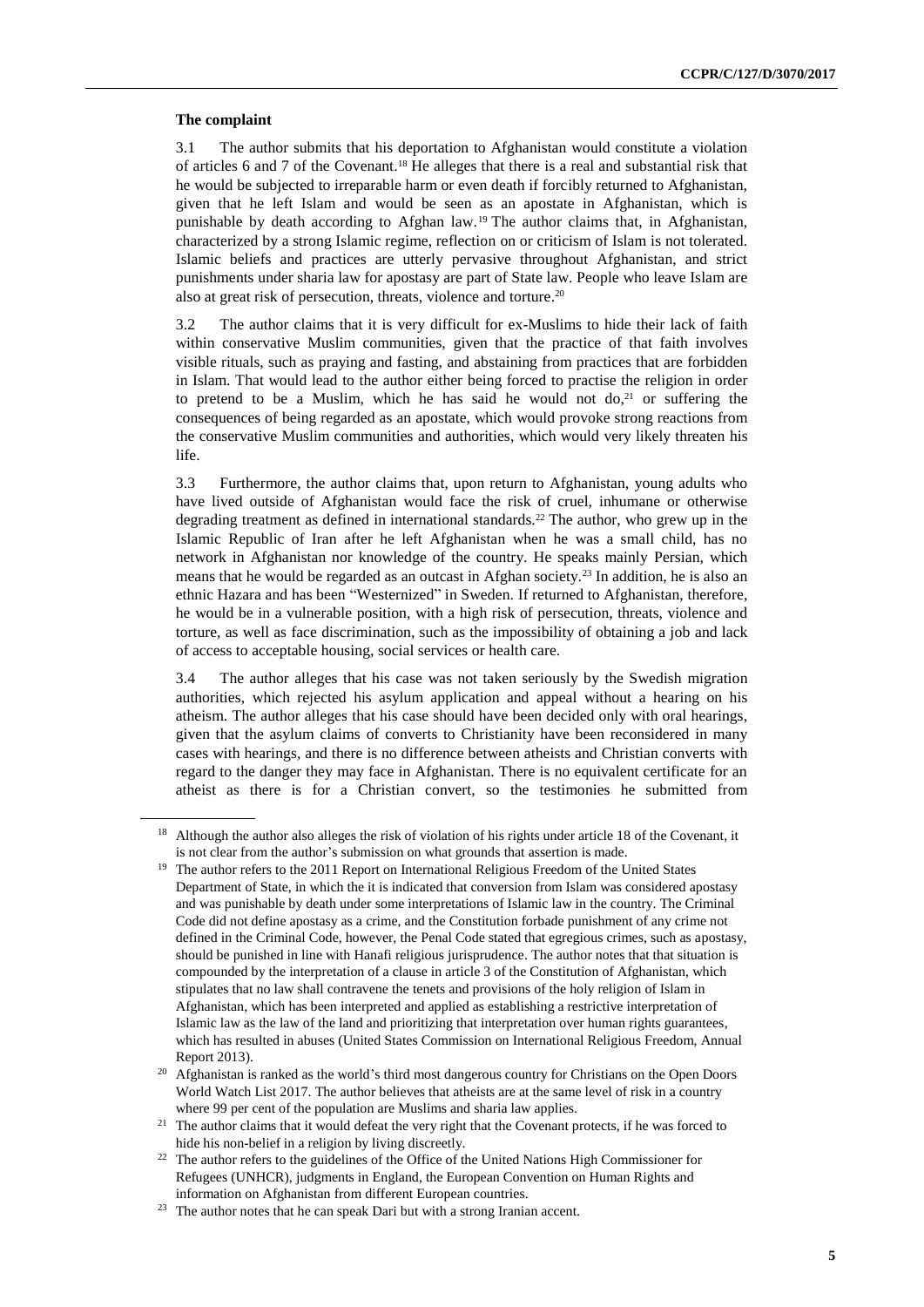representatives of two organizations are the best alternative he could provide to certify that he does not follow any religion.

#### **State party's observations on admissibility and the merits**

4.1 In a note verbale of 10 September 2018, the State party submitted its observations on admissibility and the merits of the communication.

4.2 With regard to the admissibility of the communication, the State party submits that the communication is not sufficiently substantiated and manifestly unfounded and therefore should be declared inadmissible pursuant to article 3 of the Optional Protocol and rule 96 (b) of the Committee's rules of procedure (now rule 99 (b)).

4.3 The State party contends that, with regard to the author's claim of a violation of article 18 of the Covenant, unlike articles 6 and 7, article 18 does not have extraterritorial application.<sup>24</sup> The State party therefore submits that that part of the communication should be declared inadmissible *ratione materiae*, pursuant to article 3 of the Optional Protocol and rule 96 (d) of the Committee's rules of procedure (now rule 99 (d)).

4.4 With regard to the alleged violation of articles 6 and 7 of the Covenant, the State party notes that, when determining whether the expulsion of the author to Afghanistan constitutes a breach of articles 6 or 7 of the Covenant, the following considerations are relevant: (a) the general human rights situation in Afghanistan; and (b) in particular, the personal, foreseeable and real risk of breach of article 6 or 7 of the Covenant that the author would be subjected to following his return to Afghanistan.<sup>25</sup> The State party also notes that considerable weight should be given to the assessment conducted by the State party, given that it is generally for the domestic authorities to directly review or evaluate facts and evidence in order to determine whether a real risk of irreparable harm exists, unless it is found that the evaluation was clearly arbitrary or amounted to a manifest error or denial of justice.<sup>26</sup>

4.5 As for the general human rights situation in Afghanistan, the State party notes that Afghanistan is a party to the Covenant, as well as to the Convention against Torture and Other Cruel and Inhuman or Degrading Treatment or Punishment.<sup>27</sup> The State party also

<sup>24</sup> *J.D. v. Denmark* (CCPR/C/118/D/2204/2012), para. 10.7.

<sup>&</sup>lt;sup>25</sup> The State party submits that the Committee's jurisprudence indicates a high threshold for substantial grounds for establishing that a real risk of irreparable harm exists. Therefore, all relevant facts and circumstances must be considered, including the general human rights situation in the author's country of origin. *X v. Norway* (CCPR/C/115/D/2474/2014), para. 7.3. The State party also claims that the burden of proof rests with the author, who is required to establish that a real risk of treatment contrary to articles 6 or 7 would be a foreseeable consequence of his expulsion. *Hamida v. Canada* (CCPR/C/98/D/1544/2007), para. 8.7; *A.H.S. v. Denmark* (CCPR/C/119/D/2473/2014), para. 7.5; *A.R.J. v. Australia* (CCPR/C/60/D/692/1996), paras. 6.8 and 6.14; *Dauphin v. Canada* (CCPR/C/96/D/1792/2008), para. 7.4; and *A.P.J. v. Denmark* (CCPR/C/119/D/2253/2013), para. 9.6.

<sup>&</sup>lt;sup>26</sup> The State party emphasizes that that approach is based on the acceptance by the Committee of the comparative advantage that domestic authorities have in making factual findings due to their direct access to oral testimonies and other materials presented in legal proceedings at the national level. The State party alleges that it is also based on the view that the Committee is not a court of fourth instance that should re-evaluate facts and evidence de novo, referring to the dissenting opinions in *Shakeel v. Canada* (CCPR/C/108/D/1881/2009).

<sup>&</sup>lt;sup>27</sup> The State party also refers to a number of documents of the United Nations, international organizations, Governments and civil society organizations with regard to the human rights situation in Afghanistan, including the following: United Nations Assistance Mission in Afghanistan, "Midyear update on the protection of civilians in armed conflict: 1 January to 30 June 2018", 15 July 2018; report of the Secretary-General on the situation in Afghanistan and its implications for international peace and security (A/72/888–S/2018/539); European Asylum Support Office, "Country guidance: Afghanistan – guidance note and common analysis", 21 June 2018, "Country of origin information report: Afghanistan security situation", 22 December 2017, and the update thereto, 30 May 2018, and "Country of origin information report: Afghanistan individuals targeted by armed actors in the conflict", 12 December 2017; Human Rights Watch, "World Report 2018: Afghanistan", 18 January 2018; Migration Agency of Sweden, Lifos. Center för landinformation och landanalys inom migrationsområdet, Temarapport: Afghanistan – Kristna, apostater och ateister (thematic report on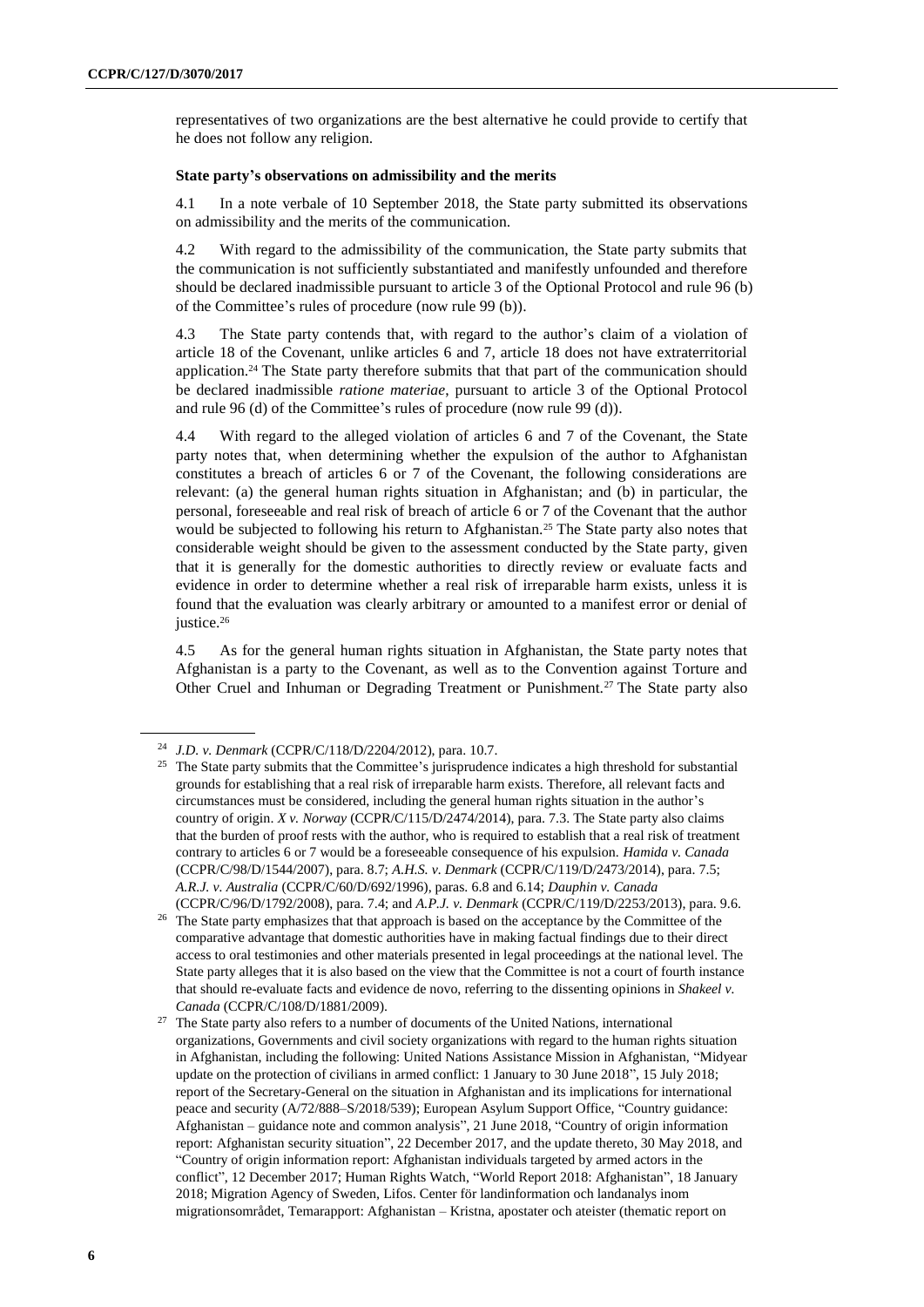notes that, whereas it does not underestimate the concerns with respect to the current human rights and security situation in Afghanistan, a general situation does not in itself suffice to establish that the author's expulsion would contravene articles 6 or 7 of the Covenant. The assessment before the Committee must therefore focus on the foreseeable consequences to the author of his expulsion to Afghanistan in the light of his personal circumstances.

4.6 The State party submits that the author has failed to substantiate his claim that he would run the personal and real risk of being subjected to treatment in violation of articles 6 or 7 of the Covenant if returned to Afghanistan. The State party notes the fact that several provisions in the Aliens Act reflect the same principles as those set out in articles 6 (1) and 7 of the Covenant. The Swedish migration authorities therefore apply the same kind of test when considering an application for asylum under the Aliens Act as the Committee applies when examining a complaint under the Covenant.

4.7 The State party contends that sufficient due process was guaranteed in assessing the author's application for asylum. The State party notes that, given that the author initially claimed that he was a minor of 17 years of age, <sup>28</sup> the Migration Board appointed a special representative for the author and notified the social service for child protection in October 2015. A public counsel was also appointed for him in November 2015. The Migration Board conducted several interviews with the author in the presence of the public counsel and interpreters, who the author confirmed understood his language well. Therefore, the author had several opportunities to explain the relevant facts and circumstances in support of his claim and to argue his case, orally as well as in writing, before the Migration Board and, in writing, before the Migration Court.

4.8 Against that backdrop, the State party holds that it must be considered that the Migration Board and the Migration Court had sufficient information, together with the facts and evidence with regard to the present case, to ensure that they had a solid basis for making a well-informed, transparent and reasonable risk assessment concerning the author's need for protection in Sweden. In view of the fact that the Migration Board and the migration courts are specialized bodies, with particular expertise in the field of asylum law and practice, the State party contends that there is no reason to conclude that the national rulings were inadequate or that the outcome of the domestic proceedings was in any way arbitrary or that it amounted to a denial of justice. Accordingly, the State party holds that considerable weight must be attached to the opinions of the Swedish migration authorities.

4.9 With regard to the author's claims that he risks persecution owing to the fact that he belongs to the Hazara ethnic group, the State party claims that the domestic authorities noted that, from the relevant country of origin information, it followed that the Hazara in Afghanistan were particularly subjected to discrimination and occasionally subjected to targeted attacks. However, the domestic authorities found that the general situation of the Hazara in Afghanistan did not in itself suffice to establish a need for international protection.

4.10 Concerning the claims that the author would be at risk of persecution upon his return to Afghanistan, given that he has disregarded Islam, the State party concedes that, from the relevant country of origin information about Afghanistan, it follows that there is support for the assessment that individuals who return to Afghanistan after having renounced their Muslim beliefs or converted during an asylum process run a real risk of persecution and punishment under the law. It also accepts that mere accusations of apostasy can provoke violence and that people who lack a social network are particularly vulnerable without support. However, the State party notes that there is a possibility for apostates to repent and to return to the Muslim faith. In addition, an asylum seeker has the burden of proof to plausibly demonstrate that a claimed renunciation of Islam is based on a genuine personal conviction. There is therefore no support for the conclusion that a mere claim of

Christians, apostates and atheists in Afghanistan), 21 December 2017; and United States Department of State, "2016 report on international religious freedom: Afghanistan", 31 August 2017.

Subsequently, the Agency's assessment of the author's oral account of his cited age, with the lack of identity documents, lead the Agency to conclude that he had not plausibly demonstrated that he was a minor.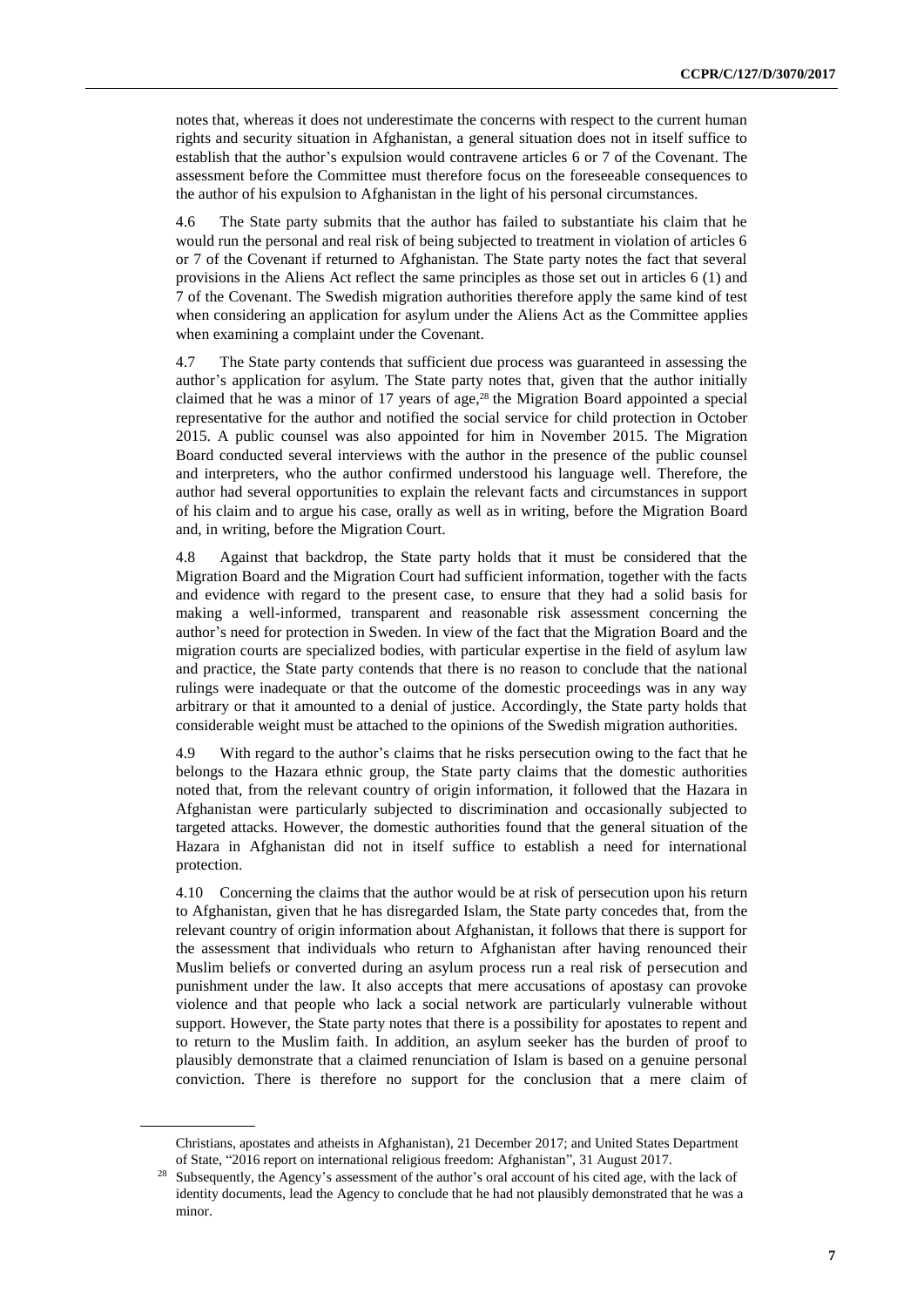renunciation of Islam suffices to conclude that there is a real risk of persecution of an individual that would warrant international protection.

4.11 In that connection, the State party reiterates that, when assessing whether the author's renunciation of Islam was based on a genuine personal conviction, the Migration Court found that the author's reasoning in that regard was general and did not express any deeper personal reflection.<sup>29</sup> In addition, the Migration Court questioned why the author presented that information only after the expulsion order had become final and nonappealable. The State party emphasizes that, considering that the author seems to have been aware of the consequences of a denunciation of Islam upon return to Afghanistan, the fact that he did not mention that until he was encountered by the Swedish police and after he was put in detention to enforce the expulsion order to Afghanistan – about two years after he claimed to have changed his attitude towards Islam – raises doubts as to the veracity of those claims questions. The State party notes that the Migration Court took into account in its assessment the risk of the author being imputed to be an atheist when he was returned to Afghanistan.

4.12 With regard to the news articles that the author submitted before the domestic migration authorities, the State party notes that, in fact, it is not clear from any of the articles that the author has rejected Islam. The author's name appears in articles that mainly concern a sit-down protest against expulsions to Afghanistan. In that respect, it should be noted that, during the domestic proceedings, the author did not substantiate his cited identity and did not plausibly demonstrate that those articles had come to the attention of the Afghan public or the Afghan authorities in such a way that he would be associated with them upon his return to Afghanistan.

4.13 Furthermore, the State party notes that the letter that the author submitted to the Embassy of Afghanistan was dated 18 October 2017. The State party highlights the fact that, even though the letter was dated before the Migration Court of Appeal decided not to grant him leave to appeal on 21 November 2017, it was not submitted to that court for examination, nor was it submitted to any other migration authority for assessment as to whether the new circumstances that had emerged in the case would constitute a lasting impediment to enforcement of the removal order under chapter 12, section 19, of the Aliens Act.

4.14 Regarding the author's state of health, the State party shares the domestic migration authorities' conclusion that the author cannot be deemed to have substantiated the claim that his health problems are severe enough to conclude that a transfer to Afghanistan would raise an issue under the Covenant.

4.15 The State party holds that the author's account and the facts relied on by him in the complaint are insufficient to conclude that the alleged risk of ill-treatment upon his return to Afghanistan meets the requirements of being a foreseeable, real and personal risk. Consequently, enforcement of the expulsion order would not, under the present circumstances, constitute a violation of the obligations of Sweden under articles 6 or 7 of the Covenant.

#### **Author's comments on the State party's observations on admissibility and the merits**

5.1 On 21 January 2019, the author submitted his comments on the State party's observations on admissibility and the merits of the communication.

5.2 With regard to admissibility, the author concedes that article 18 does not have extraterritorial applicability but maintains his claims regarding articles 6 and 7 of the Covenant.

5.3 Regarding the State party's submission that the communication is inadmissible due to insufficient substantiation, the author contends that it is the State party who failed to investigate the author's claim and to make a proper risk assessment. The author reiterates that the standard of proof required in the Aliens Act in relation to impediments to

<sup>&</sup>lt;sup>29</sup> The State party claims that the assessment is in line with the UNHCR handbook and guidelines and jurisprudence from the Migration Court of Appeal of Sweden.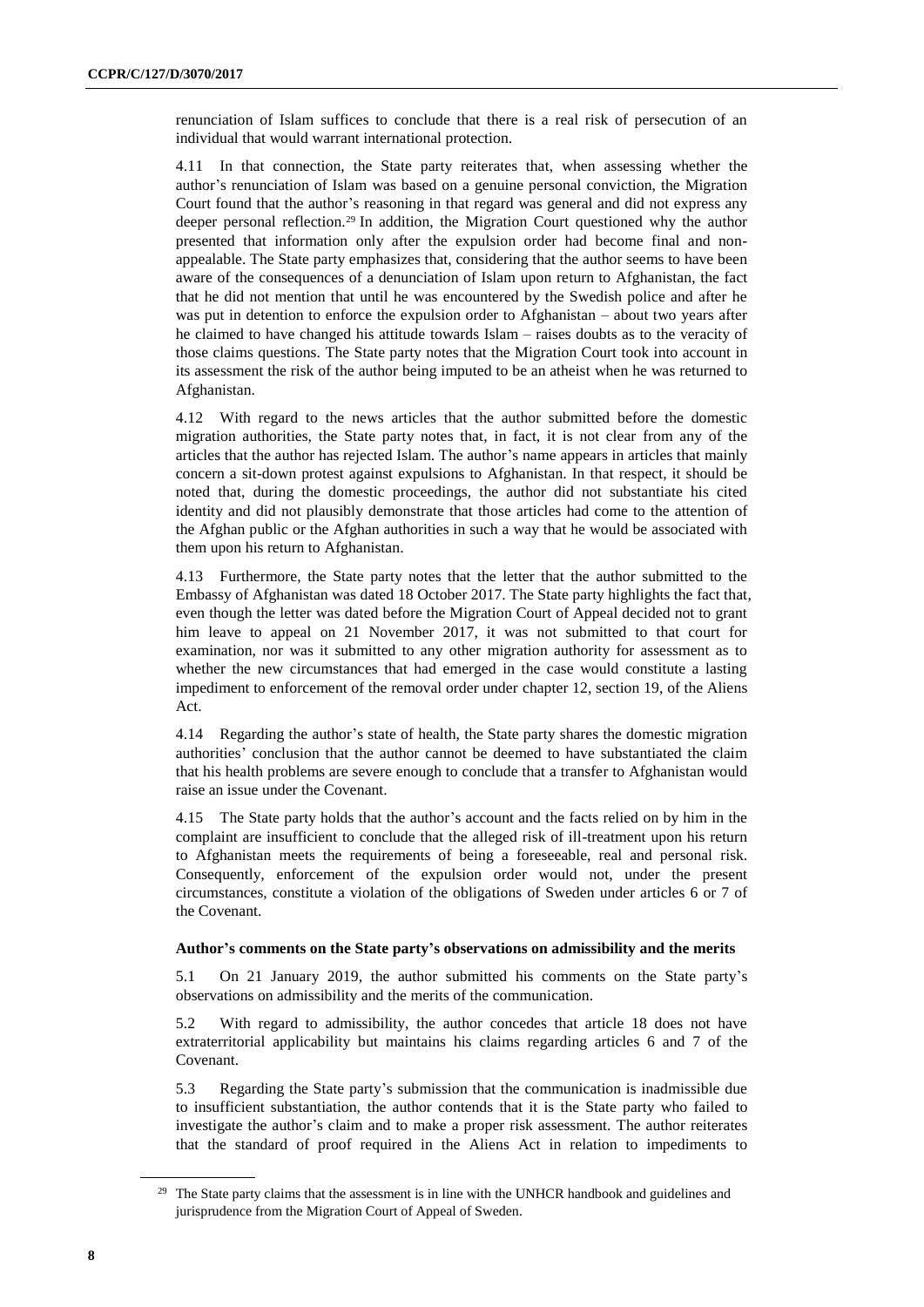enforcement is "a fair reason to assume". By that measure, the author has attained a basic level of substantiation. Given the fact that the author's atheism would be considered new circumstances that may be presumed to constitute a permanent impediment to enforcement as referred to in the Aliens Act, it is unclear how the State party can defend the actions of, or rather the failure to act by, the domestic migration authorities.

5.4 The author underlines that a large part of the State party's observations is standardized general comments that repeat the domestic legal framework or the assessment of the migration authorities and that the core issues are not sufficiently addressed. The author claims that it is not sufficient from a human rights perspective that the Aliens Act reflects the same principles as those set out in articles 6 and 7 of the Covenant and reiterates that its implementation is important. The author alleges that it is not true that the Swedish Migration authorities apply the same test in consideration of an application for asylum as the Committee applies when examining a communication under the Optional Protocol, given that they have disregarded the UNHCR guidelines. The author concludes that the State party only makes general comments regarding the provisions in the law but does not detail whether or how the conclusions drawn by the authorities were reasonable.

5.5 The author reiterates that the conclusions drawn by the migration authorities were subjective and arbitrary, with the wrong standard of proof and method applied. The author notes that, although the interviews of the author were held in 2015 and 2016, which the State party observed to ensure that the migration authorities had a solid basis for making a well-informed, transparent and reasonable risk assessment concerning the author's grounds for protection, the claim concerning the author's apostasy was made in 2017, and there was no oral interview held to assess that new claim. With regard to the burden of proof to demonstrate that the author would face a risk of persecution due to religious beliefs, the author alleges that, whereas he concedes that he has the burden of proof, it must be set in relationship to the investigative responsibilities of the authorities and their positive international human rights obligations. The author underlines that the burden of proof is a shared responsibility and that the applicant must be given an opportunity to orally substantiate his or her claims that the renunciation of Islam is based on genuine personal conviction.<sup>30</sup>

5.6 The author refutes the Migration Board decision of 21 August 2017, which the State party made a reference to, in which the Board indicated that the author's religious affiliation had been examined before and therefore did not constitute a new claim. Because the author had not raised the claim that he was atheist in the assessment by the Board until then, the author argues that it is unfair that his claim of being an atheist was not considered in the assessment as a new claim that would constitute a lasting impediment to enforcement of the removal order under the Aliens Act.

5.7 The author contends that the State party's assertions that his claim of being an atheist came too late in the process and that he had not demonstrated that he had a valid reason for not citing those circumstances until then are admissions that those claims were not duly considered. The author argues that the assessment was very subjective and placed too much weight on procedural matters in a way that the reasons for asylum became less relevant, which is against the Committee's jurisprudence and the State party's obligations under international law and standards. 31

5.8 The author submits that it is misleading – and crucially disregards the risks faced by the author – for the State party to claim that the news articles concerning the author were mainly about protests against his expulsion and that the author did not plausibly demonstrate that the articles would come to the attention of the Afghan public and authorities. The author notes that there are articles concerning his atheism that include his picture, which are accessible by the public even through a simple web search, through

<sup>&</sup>lt;sup>30</sup> The author refers to the Swedish migration authorities' guidelines, in which it is suggested that written evidence is not sufficient to make an assessment of the genuineness of faith and that oral examination is crucial for the assessment thereof. The author also refers to the UNHCR guideline, that a careful investigation of the circumstances and the genuineness of the conversion be requested.

<sup>&</sup>lt;sup>31</sup> See *X v. Sweden* (CCPR/C/103/D/1833/2008); the UNHCR guidelines; and European Court of Human Rights, *F.G. v. Sweden* (application No. 43611/11), judgment of 23 March 2016.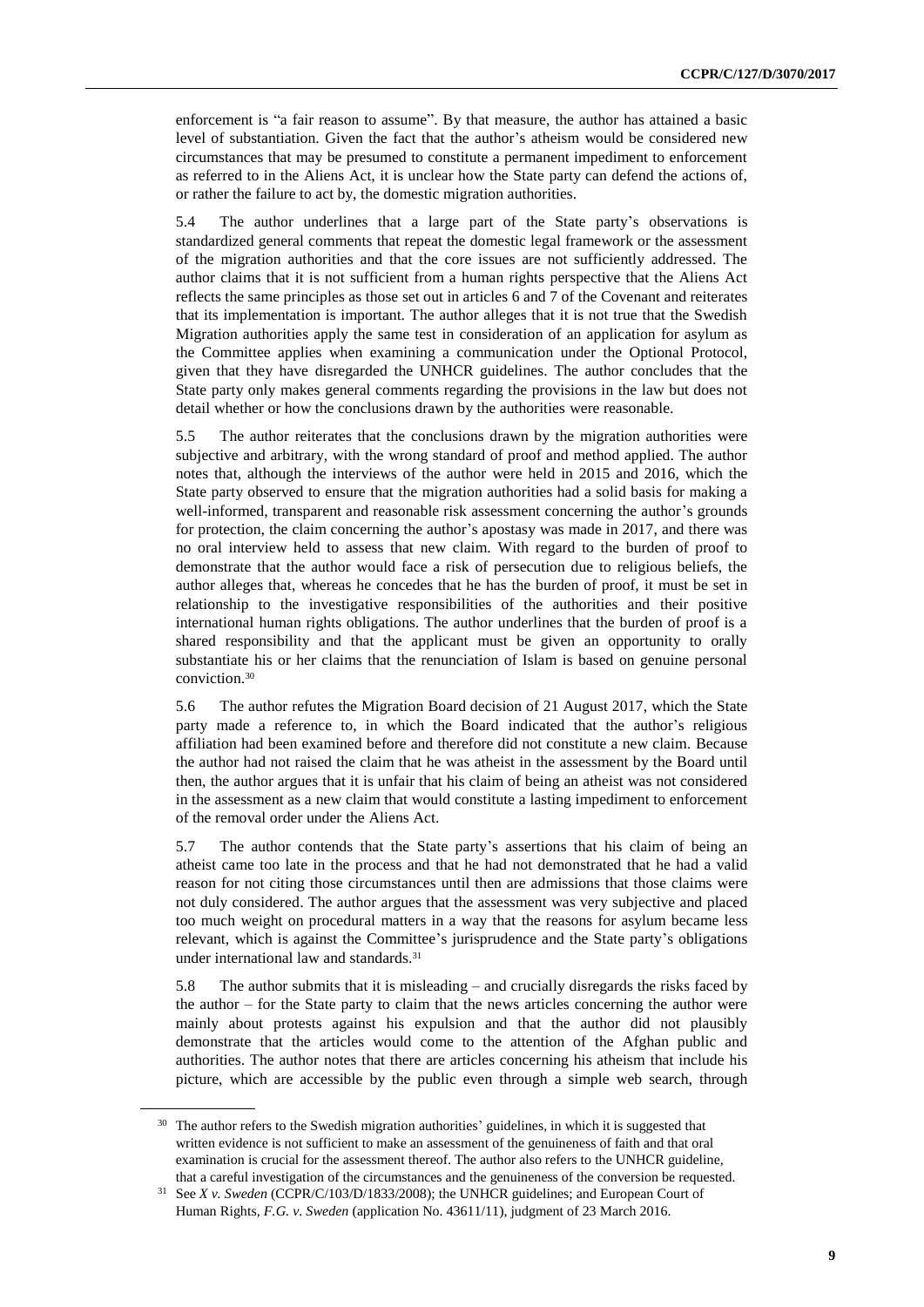which the people and authorities in Afghanistan can identify the author. The author reiterates that the information about his being an atheist has spread among the Afghan people through social media.

5.9 With regard to the State party's claim that the letter to the Embassy of Afghanistan was never brought before the authorities for an assessment, the author alleges that it is not possible under Swedish law to turn to any other migration authority to submit new information while an appeal to the Migration Court of Appeal is pending. Moreover, the author asserts that, even if the letter was submitted to the Migration Court of Appeal, that Court would not consider additional information on the personal matter unless it was of such character that would set a precedent in migration law, according to the previous cases of rejection by the Court. An individual matter such as a letter would therefore have made no difference in the outcome of the Court's decision to reject the appeal. The author alleges that it would not have been seen as new circumstances, given the stance taken by the State party.

5.10 As for the age of the author, he argues that even adult atheists are at risk of harm in Afghanistan, especially those lacking the protection of a network or family. The author's age is therefore irrelevant in the assessment of the risk that he may face if returned to Afghanistan.

#### **State party's additional observations**

6.1 On 5 April 2019, in its additional observations, the State party reiterated its arguments and factual grounds raised in its previous observations. It emphasizes that the "new circumstances" for reconsidering the asylum claim under the Aliens Act refer to more than a matter of modifications or additions to the circumstances originally cited and that the circumstances cited should constitute impediments to enforcement with a risk of the death penalty, torture or persecution.

6.2 Regarding the method of assessment when religion is cited as grounds for asylum, the State party alleges that the Migration Board's legal position paper, referred to by the author to allege the requirement of oral investigation, contains general recommendations on the application of laws and regulations within the Board's mandate. The State party notes that the procedures on impediments to enforcement are normally conducted in writing and that an oral hearing only takes place if the author has substantiated that there are new circumstances that can be assumed to constitute a lasting impediment to enforcement and that a new examination of the matter of a residence permit should be made.<sup>32</sup>

6.3 Furthermore, the State party notes that, given that the author has stated that he had already started to question his faith during his journey to Sweden, there should have been grounds for him to cite that claim during the ordinary proceedings conducted before his expulsion order became final and non-appealable.

6.4 In that connection, the State party claims that the author's allegation that he holds a genuine standpoint as an atheist is not sufficiently reliable to meet the standard of proof which "can be assumed to constitute" a risk of serious abuse, as found in the Migration Court, in accordance with international assessment standards.<sup>33</sup> The author's claim that he

 $32$  The State party reiterates that the author has the burden of proof to show that such lasting impediments to enforcement exist.

<sup>&</sup>lt;sup>33</sup> The State party notes the judgment in a guiding case before the Migration Court of Appeal (MIG 2011:29), in which it stated that any assessment of the need for asylum on the grounds of religion must be made in accordance with the UNHCR handbook and guidelines. In the same judgment, the Court noted the importance of examining credibility when conversion was cited after an expulsion order became final and non-appealable. As for the author's argument that the State party failed to follow the Committee's Views adopted in the case of *X v. Sweden*, in which the Committee observed that the State party had mainly focused on inconsistencies in the account of specific supporting facts and that insufficient weight had been given to the risk he might face in Afghanistan, the State party reiterates that, in the present case, there was no basis for granting a re-examination in the matter of a residence permit, due to the reasons stated above. In that regard, the State party also notes that the present case differs from *F.G. v. Sweden* before the European Court of Human Rights, in which the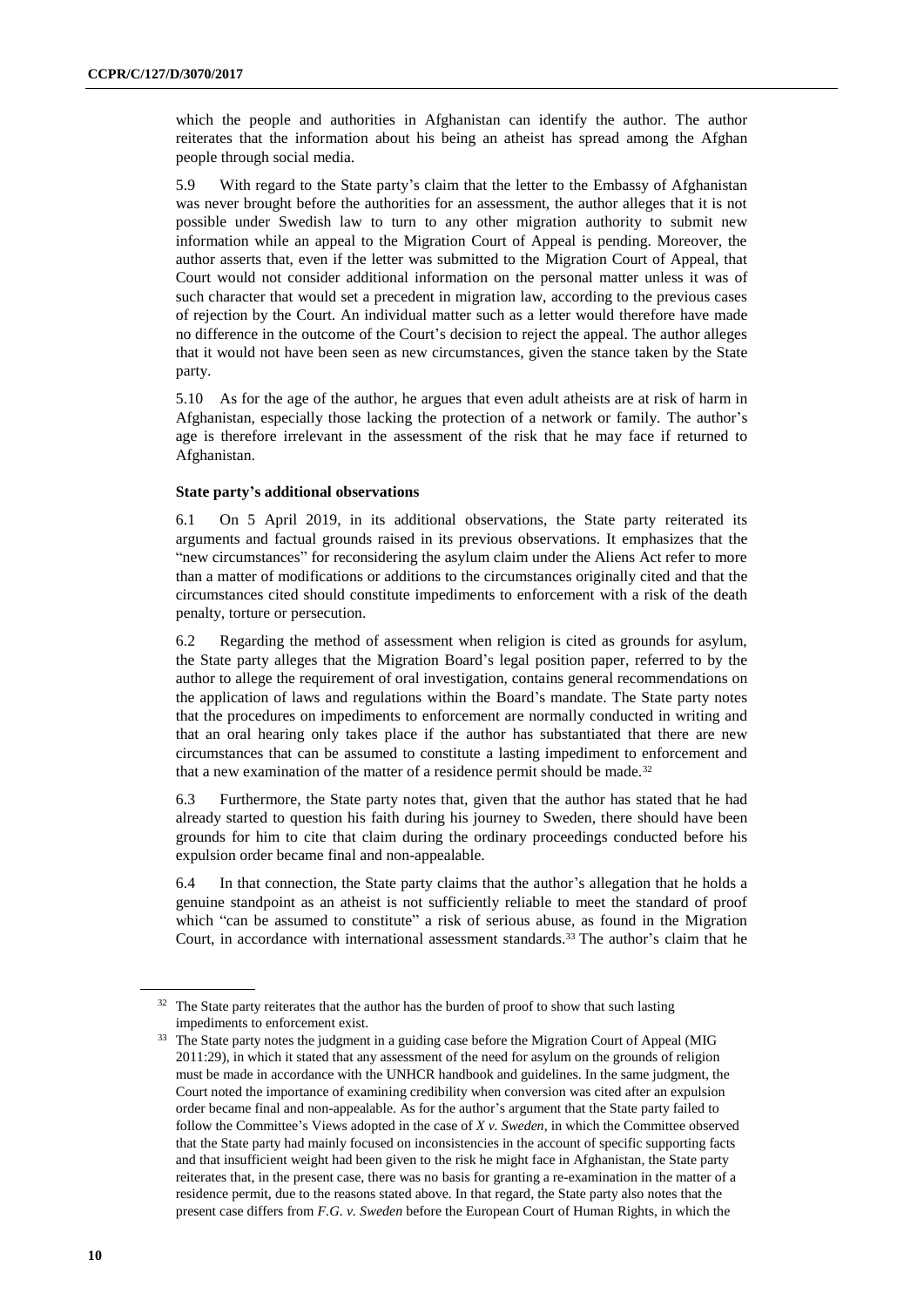was an atheist therefore did not constitute new circumstances that could be assumed to constitute a lasting impediment to enforcement within the meaning of chapter 12, sections 1, 2 or 3, of the Aliens Act or to constitute grounds for a re-examination of the matter of a residence permit. In addition, the State party reiterates that the Migration Court found that the author had not demonstrated that he had a valid reason for not citing those circumstances until then. The State party argues that, contrary to what the author claims, he did receive a full assessment of his claims for asylum, with a thorough examination at both the Migration Board and the Migration Court of Sweden.

6.5 The State party refers to the legal position paper regarding country of origin information on Afghanistan issued by the Migration Board of Sweden on 24 January 2019. In the paper, the Board admitted that a deterioration of the security situation could constitute new circumstances under chapter 12, section 19, of the Aliens Act that could be assumed to constitute a lasting impediment to enforcement of an expulsion order within the meaning of chapter 12, sections 1, 2 or 3, of the Aliens Act, thereby justifying a new examination of the matter of a residence permit. However, the State party alleges that the security situation varies greatly both within and among the provinces of Afghanistan and that an individual assessment of an author's vulnerability and personal circumstances must be made. In that context, the State party alleges that the above-mentioned information is a general recommendation on the application of laws and regulations within the Board's mandate, developed for the purpose of achieving a uniform application by the Board of the applicable laws.

6.6 In the light of the preceding arguments, the State party maintains its position that there is no reason to conclude that the rulings by the domestic authorities were inadequate or that the outcome of the domestic proceedings was in any way arbitrary or amounted to a denial of justice in finding that the author's account of his atheism, as presented during the national asylum proceedings, was insufficient to lead the domestic authorities to conclude that the alleged risk of ill-treatment upon his return to Afghanistan met the requirements of being foreseeable, real and personal.<sup>34</sup>

#### **Author's comments on the State party's additional observations**

7. On 25 September 2019, the author submitted a reply to the State party's additional observations, reiterating his previous comments.

#### **Issues and proceedings before the Committee**

#### *Consideration of admissibility*

8.1 Before considering any claims contained in a communication, the Committee must, in accordance with rule 97 of its rules of procedure, decide whether it is admissible under the Optional Protocol to the Covenant.

8.2 The Committee has ascertained, as required under article 5 (2) (a) of the Optional Protocol, that the same matter is not being examined under another procedure of international investigation or settlement.

8.3 The Committee notes the author's claim that he has exhausted all effective domestic remedies available to him. In the absence of any objection by the State party in that connection, the Committee considers that it is not precluded from examining the communication under article 5 (2) (b) of the Optional Protocol.

8.4 The Committee notes that the author invokes article 18 of the Covenant without advancing any arguments specified to support that claim. Therefore, the Committee considers that that part of the communication is insufficiently substantiated for the purposes

applicant's conversion in the reopening proceedings was not considered new circumstances that could justify a re-examination of his case due to its genuineness (*F.G. v. Sweden*, para. 155).

<sup>&</sup>lt;sup>34</sup> In that regard, the Government again reiterates that the Committee is not a court of fourth instance that should re-evaluate facts and evidence de novo (see the dissenting opinions in *Shakeel v. Canada*).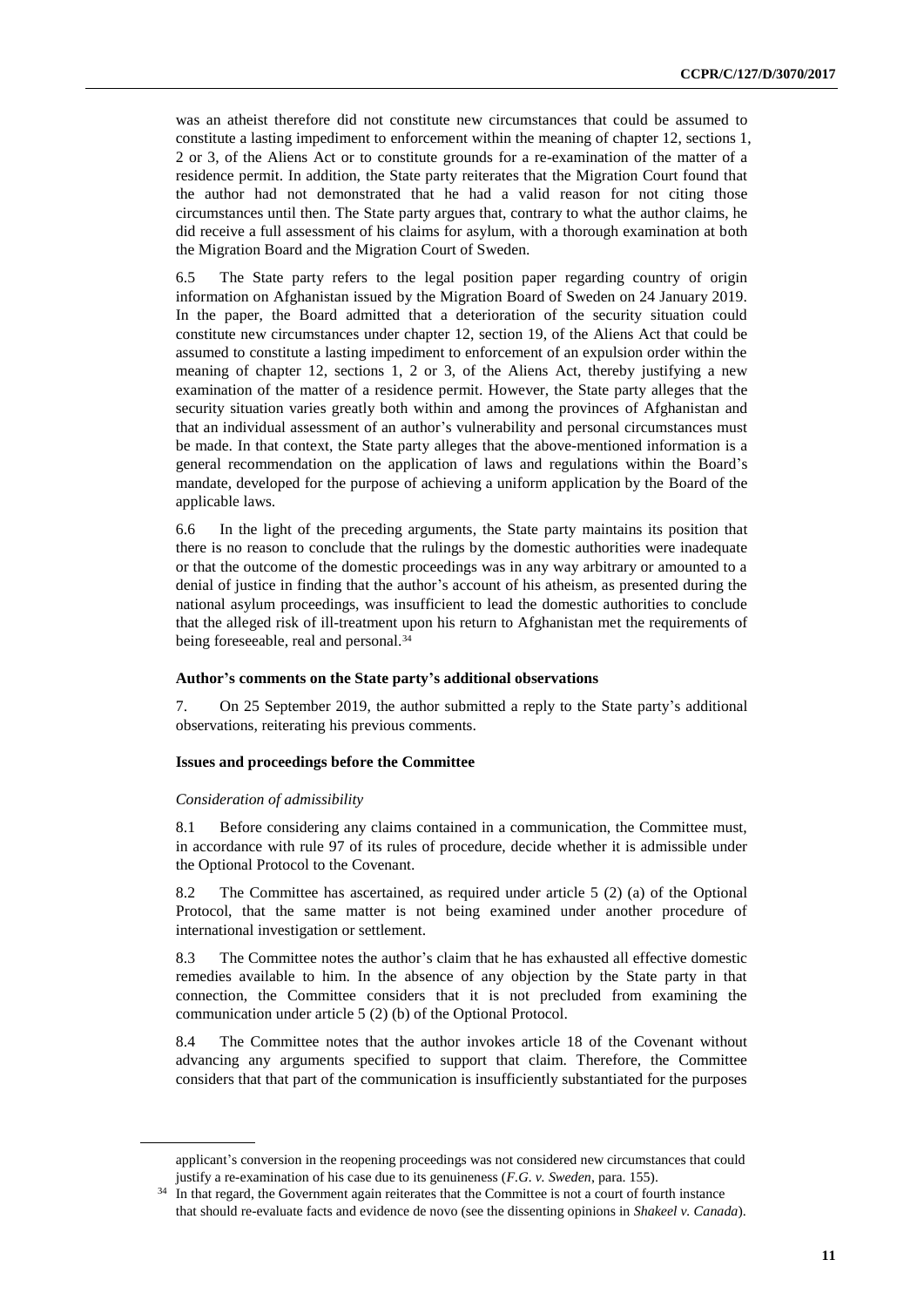of admissibility. Accordingly, it declares that part of the communication inadmissible under article 2 of the Optional Protocol.<sup>35</sup>

8.5 The Committee notes the State party's challenge to admissibility on the grounds that the author's claim under articles 6 and 7 of the Covenant is unsubstantiated. However, the Committee considers that, for the purposes of admissibility, the author has provided sufficient information in support of the claim that his forcible return to Afghanistan would result in a risk of treatment contrary to articles 6 and 7 of the Covenant. Therefore, the Committee declares the communication admissible, insofar as it raises issues under articles 6 and 7, and proceeds to its consideration of the merits.

#### *Consideration of the merits*

9.1 The Committee has considered the present communication in the light of all the information submitted by the parties, in accordance with article 5 (1) of the Optional Protocol.

9.2 The Committee notes the author's claim that returning him to Afghanistan would expose him to a real risk of irreparable harm, in violation of articles 6 and 7 of the Covenant. He alleged that, if returned to Afghanistan, he would face potentially life threatening persecution due to his particular vulnerability related to his apostasy, which has been publicized through social media, his deteriorating mental and physical condition, which includes suicidal ideation, his belonging to the Hazara ethnic minority group and his lack of knowledge of Afghanistan and its language, circumstances that are aggravated by the fact that he has no family or network in Afghanistan, where the security situation has seriously deteriorated.

9.3 The Committee recalls its general comment No. 31 (2004) on the nature of the general legal obligation imposed on States parties to the Covenant, in which it referred to the obligation of States parties not to extradite, deport, expel or otherwise remove a person from their territory when there were substantial grounds for believing that there was a real risk of irreparable harm such as that contemplated by articles 6 and 7 of the Covenant.<sup>36</sup> The Committee has also indicated that the risk must be personal<sup>37</sup> and that there is a high threshold for providing substantial grounds to establish that a real risk of irreparable harm exists.<sup>38</sup> All relevant facts and circumstances must be considered, including the general human rights situation in the author's country of origin.<sup>39</sup> The Committee recalls that it is generally for the organs of States parties to examine the facts and evidence of the case in question in order to determine whether such a risk exists, $40$  unless it can be established that the assessment was clearly arbitrary or amounted to a manifest error or denial of justice.<sup>41</sup>

9.4 In the present case, the Committee notes that, in its decision rendered in August 2017, the Migration Board found that the author had failed to substantiate his claim that he would be at risk of persecution by the Afghan authorities and rejected his claim of atheism as constituting new circumstances to impede the enforcement of the expulsion order. The Committee also notes that the Migration Court considered the author's claim of his fear of persecution as an atheist but found that he had failed to substantiate that his convictions as an atheist were genuine, despite the existence of letters of support, emphasizing that the author could not explain sufficiently why he had not submitted that claim at an earlier stage of the asylum application process. In that connection, the Committee notes the author's view that the assessment of his claim regarding his atheism was unfair and arbitrary, given

<sup>&</sup>lt;sup>35</sup> The Committee also notes that the author did not maintain his claim with regard to article 18 and conceded the State party's claim of inadmissibility *ratione materiae.*

<sup>36</sup> Human Rights Committee, general comment No. 31 (2004) on the nature of the general legal obligation imposed on States parties to the Covenant, para. 12.

<sup>37</sup> *K v. Denmark* (CCPR/C/114/D/2393/2014), para. 7.3; *P.T. v. Denmark* (CCPR/C/113/D/2272/2013), para. 7.2; and *X v. Denmark* (CCPR/C/110/D/2007/2010), para. 9.2.

<sup>38</sup> *X v. Sweden*, para. 5.18.

<sup>39</sup> Ibid. See also *X v. Denmark*, para. 9.2.

<sup>40</sup> *Pillai et al. v. Canada* (CCPR/C/101/D/1763/2008), para. 11.4; and *Z.H. v. Australia* (CCPR/C/107/D/1957/2010), para. 9.3.

<sup>41</sup> For example, *K v. Denmark*, para. 7.4.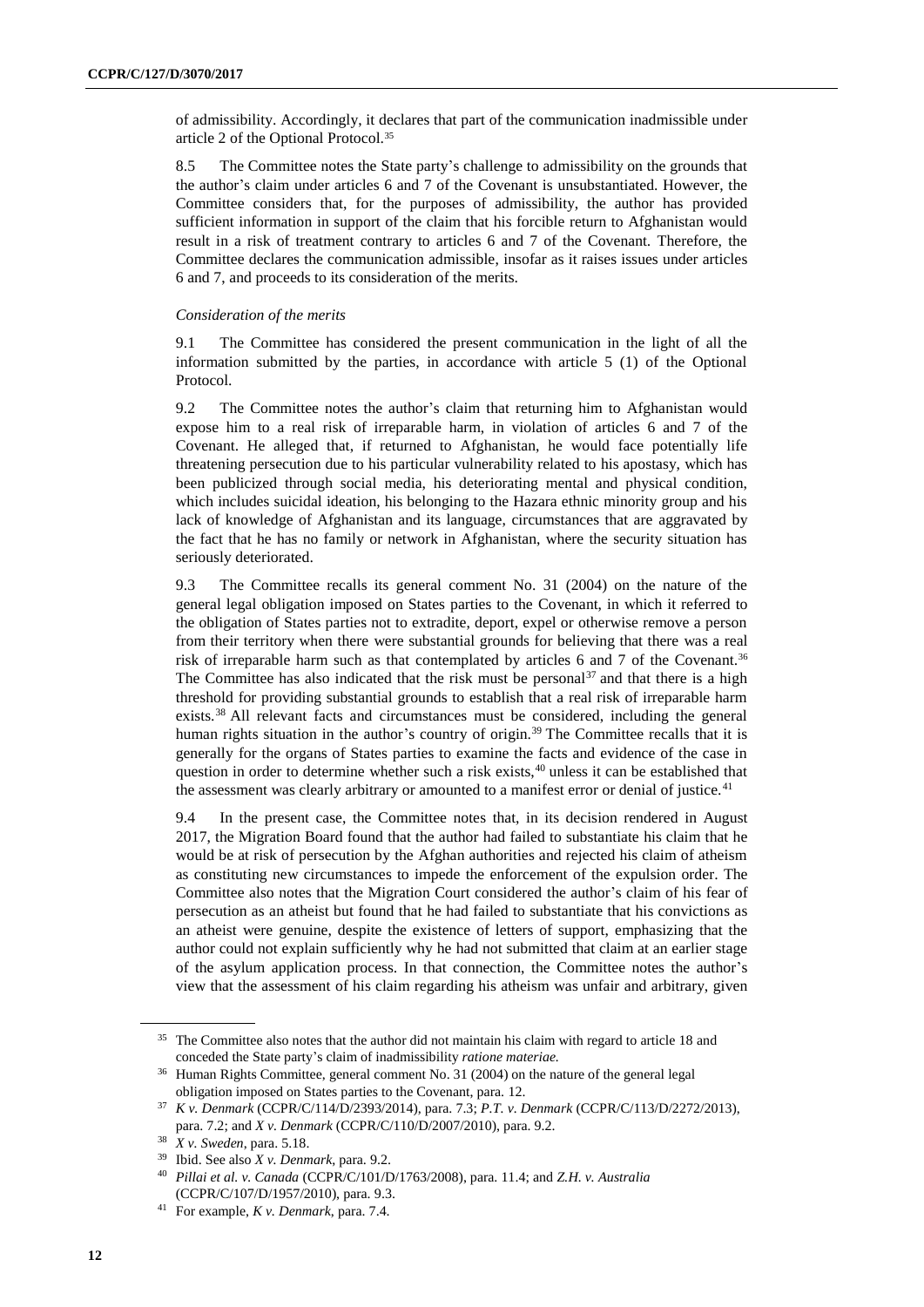that the authorities did not seriously assess the author's beliefs, allowed him no hearing on that point and dismissed the fact that the author's conversion from Islam to atheism happened gradually after he came to Sweden.

9.5 The Committee considers that, when an asylum seeker submits that he or she has become an atheist after his or her initial asylum request has been dismissed, it may be reasonable for an in-depth examination of the circumstances of the conversion to be carried out by the authorities.<sup>42</sup> However, regardless of the sincerity of the conversion, the test remains whether there are substantial grounds for believing that such a conversion may have serious adverse consequences in the country of origin such as to create a real risk of irreparable harm as contemplated by articles 6 and 7 of the Covenant. Therefore, even when it is found that the reported conversion is not sincere, the authorities should proceed to assess whether, in the circumstances of the case, the behaviour and activities of the asylum seeker in connection with his or her conversion or convictions, could have serious adverse consequences in the country of origin so as to put him or her at risk of irreparable harm.<sup>43</sup>

9.6 In the present case, the Committee observes that the State party has not contested that individuals who return to Afghanistan after having renounced their Muslim beliefs or converted during an asylum process face a real risk of persecution and punishment, including the death penalty, under the Afghan legal system and that the security situation in Afghanistan has seriously deteriorated. <sup>44</sup> In addition, the State party has contested neither the fact that members of the Hazara ethnic group in Afghanistan are subjected to discrimination and occasionally subjected to targeted attacks nor that persons who have no network in or knowledge of the country would be in a vulnerable position. The Committee notes that the author in the present case falls within all of those categories. In addition, the Committee notes that the author has mental health issues, with suicidal ideation, which led him to attempt to commit suicide during the course of the asylum proceedings, and it is highly likely that they will put him in a further vulnerable situation if he is returned to Afghanistan. Considering the aforementioned facts with the fact that the author's name is widely known by his friends, acquaintances and the general public through the media and social media and that a letter revealing the author's atheism and identity was sent to the Embassy of Afghanistan to Sweden, it is highly possible that his identity and apostasy will come to the attention of the Afghan people and authorities. The Committee concludes that, owing to the author's intersecting forms of vulnerability, combined with the multiple riskenhancing factors, he would face serious adverse consequences in the country of origin which would put him at risk of irreparable harm. The Committee notes that the migration authorities nonetheless assessed each of the grounds for protection that the author alleged separately and did not assess the fact that the combined grounds aggravated the risk faced by the author, even though he was facing intersecting forms of vulnerability, which led them to conclude that the author had failed to establish sufficient grounds to substantiate that he would face irreparable harm if returned to Afghanistan.

9.7 In that connection, the Committee recalls that States parties should give sufficient weight to the real and personal risk that a person might face if deported and considers that it was incumbent upon the State party to undertake an individualized assessment of the risk that the author, with intersecting forms of vulnerability, would face in Afghanistan. The Committee reiterates that the risk that the author would face if returned to Afghanistan is exacerbated by the fact that he has no family or relatives in that country, which he has not

<sup>42</sup> UNHCR, "Guidelines on international protection: religion-based refugee claims under article 1 (a) (2) of the 1951 Convention and/or the 1967 Protocol relating to the Status of Refugees", para. 34.

<sup>43</sup> *S.A.H. v. Denmark* (CCPR/C/121/D/2419/2014), para. 11.8. See also European Court of Human Rights, *F.G. v. Sweden*, para. 156.

<sup>44</sup> See also European Asylum Support Office, "Country of origin information report: Afghanistan security situation", June 2019. The Committee also notes that, in its 2018 Annual Report, the United States Commission on International Religious Freedom reiterated that conversion from Islam to another religion was considered apostasy, which was punishable by death, imprisonment or confiscation of property, according to the Sunni Islam Hanafi school of jurisprudence, and that there had been no reports of government prosecutions for blasphemy or apostasy during the year, but converts from Islam to other religions had reported that they continued to fear punishment from the Government and reprisals from family and society.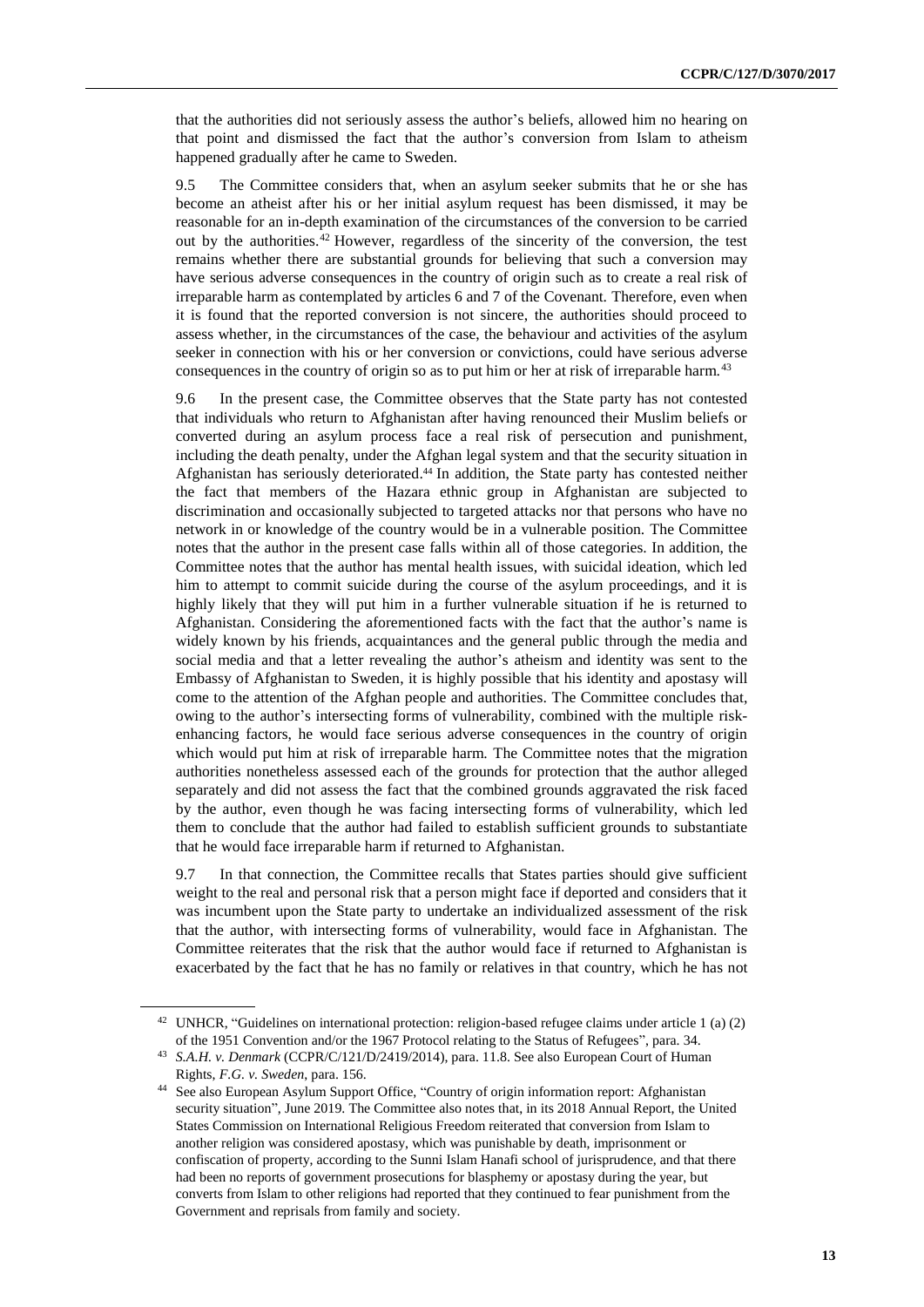visited since he left at a very young age, and that he does not speak fluently either the official or the widely spoken languages of the country. The Committee notes in particular that the Migration Board did not assess the author's behaviour and activities in connection with his atheist convictions. The Committee also notes that, when informed about new grounds for asylum based on the author's conversion, the Migration Court could have remitted the case to the Migration Board for reconsideration, which would have allowed those new grounds to be assessed at the two degrees of jurisdiction that are standard in asylum matters, and that the issue could have been analysed in detail, as a whole with the other risk factors, and the decision based on oral interviews covering all of those factors.

9.8 In view of the above, the Committee considers that the State party failed to adequately assess the author's real, personal and foreseeable risk of returning to Afghanistan as a perceived apostate with myriad risk-enhancing factors. Accordingly, the Committee considers that the State party failed to give due consideration to the consequences of the author's personal situation in his country of origin and concludes that his removal to Afghanistan by the State party would constitute a violation of articles 6 and 7 of the Covenant.

10. The Committee, acting under article 5 (4) of the Optional Protocol, is of the view that the author's removal to Afghanistan would, if implemented, be a violation by the State party of his rights under articles 6 and 7 of the Covenant.

11. In accordance with article 2 (1) of the Covenant, in which it is established that States parties undertake to respect and to ensure to all individuals within their territory and subject to their jurisdiction the rights recognized in the Covenant, the State party is under an obligation to proceed to a review of the author's case taking into account the State party's obligations under the Covenant and the present Views of the Committee. The State party is also requested to refrain from expelling the author while his request for asylum is being reconsidered.

12. Bearing in mind that, by becoming a party to the Optional Protocol, the State party has recognized the competence of the Committee to determine whether there has been a violation of the Covenant and that, pursuant to article 2 of the Covenant, the State party has undertaken to ensure to all individuals within its territory and subject to its jurisdiction the rights recognized in the Covenant and to provide an effective and enforceable remedy when it has been determined that a violation has occurred, the Committee wishes to receive from the State party, within 180 days, information about the measures taken to give effect to the Committee's Views. In addition, it requests he State party to publish the present Views.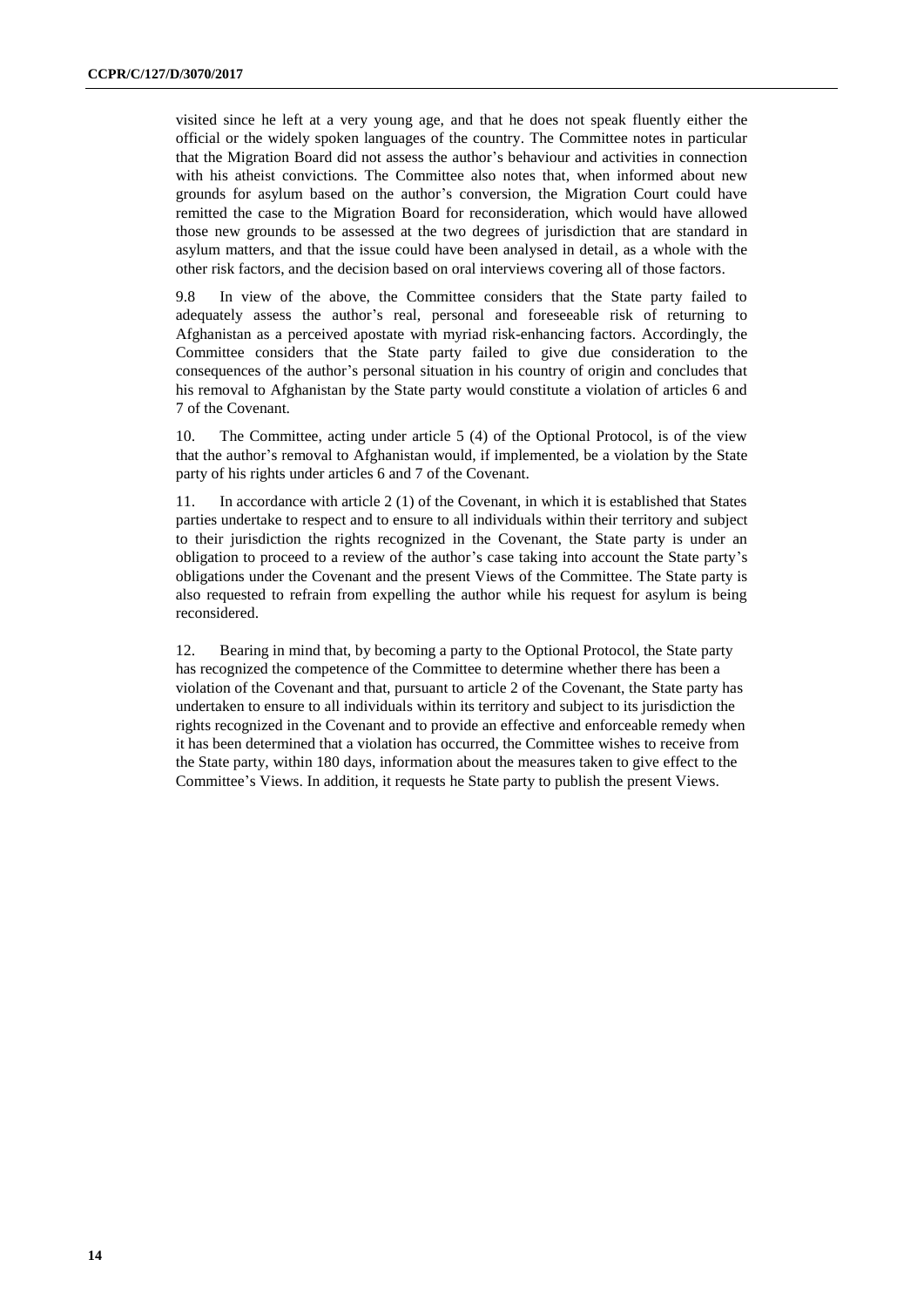### **Annex**

### **Joint opinion of Committee members Christof Heyns, Photini Pazartzis and José Manuel Santos Pais (dissenting)**

1. We respectfully disagree with the majority's finding, in the present communication, of violations of articles 6 and 7 of the Covenant.

The legal standards applicable to removal from a country are stated clearly and helpfully by the majority in paragraph 9.3. The question is whether the facts of the communication meet that standard. We think not.

3. Central to the finding of violations by the Committee is the fact that the Migration Court did not refer the case back to the Migration Board for oral evidence, on the basis of the claim by the author that he had become an atheist (paras. 9.4–9.7), even though he did not make that claim during the initial oral assessment. This is how we understand the background.

4. According to the author, he began to have doubts about Islam while on his way to Europe, and they grew after he arrived in Sweden in 2015. His case was heard by the Migration Board between 2015 and 2016. He had legal representation (public counsel) in the period leading up to the process (para. 4.7). The available oral and other evidence concerning the reasons why he would be at risk if deported were examined and found not to have been substantiated (para. 4.7 and footnote 5). His application for asylum was therefore rejected. At that point he did not raise his religious doubts, which had been years in the making, and therefore no oral evidence was heard about them.

5. Subsequently, several other processes took place. On 20 August 2017, the author applied for a temporary residence permit, claiming that his mental and physical health had deteriorated. He then introduced for the first time the claim that he had become an atheist. The Migration Board considered his case again. His new claims about his deteriorating health were investigated and rejected by the Migration Board, but oral evidence was not taken in respect of his claims with regard to religion. On appeal, the Migration Court considered the written evidence presented about his religious views but regarded the claims as too general and noted that even the letters of support that the author had submitted were based largely on his own accounts of his views. The Court questioned why he had not raised his growing doubts during the initial hearing, but only after the expulsion order had become final and non-appealable. It therefore held the author's claim about his change of religion not to be sufficiently reliable to serve as a basis for granting a re-examination of his application (para. 2.9).

6. In our view, there does not appear to be a good reason to override those findings, reached by what appears to be a thoroughly conducted domestic process.

7. It should be noted that, in a particularly bizarre twist, as the author was waiting for the outcome of his final appeal, he wrote to the Embassy of Afghanistan to Sweden to announce that he had become an atheist – the very State that he claimed would persecute him for those views if they became apparent when he is returned (para. 2.11). The majority fails to confront that issue and merely states that such a letter "was sent" to the Embassy (para. 9.6).

8. The majority correctly states that, irrespective of whether he had been truthful about his reported conversion, the author should not be deported if he faced a real and personal risk of irreparable harm as contemplated by articles 6 and 7 if sent to his country of origin (para. 9.5). However, it is far from clear that such a risk exists. The sole source cited by the majority in support of the contention that the renunciation of the Muslim faith by the author may result in the death penalty being imposed on him in Afghanistan is a report of the Department of State of the United States of America, in which it is mentioned that, according to the Sunni Islam Hanafi school of jurisprudence, prevalent in parts of Afghanistan, conversion "to another religion" (atheism is not mentioned) is perceived as